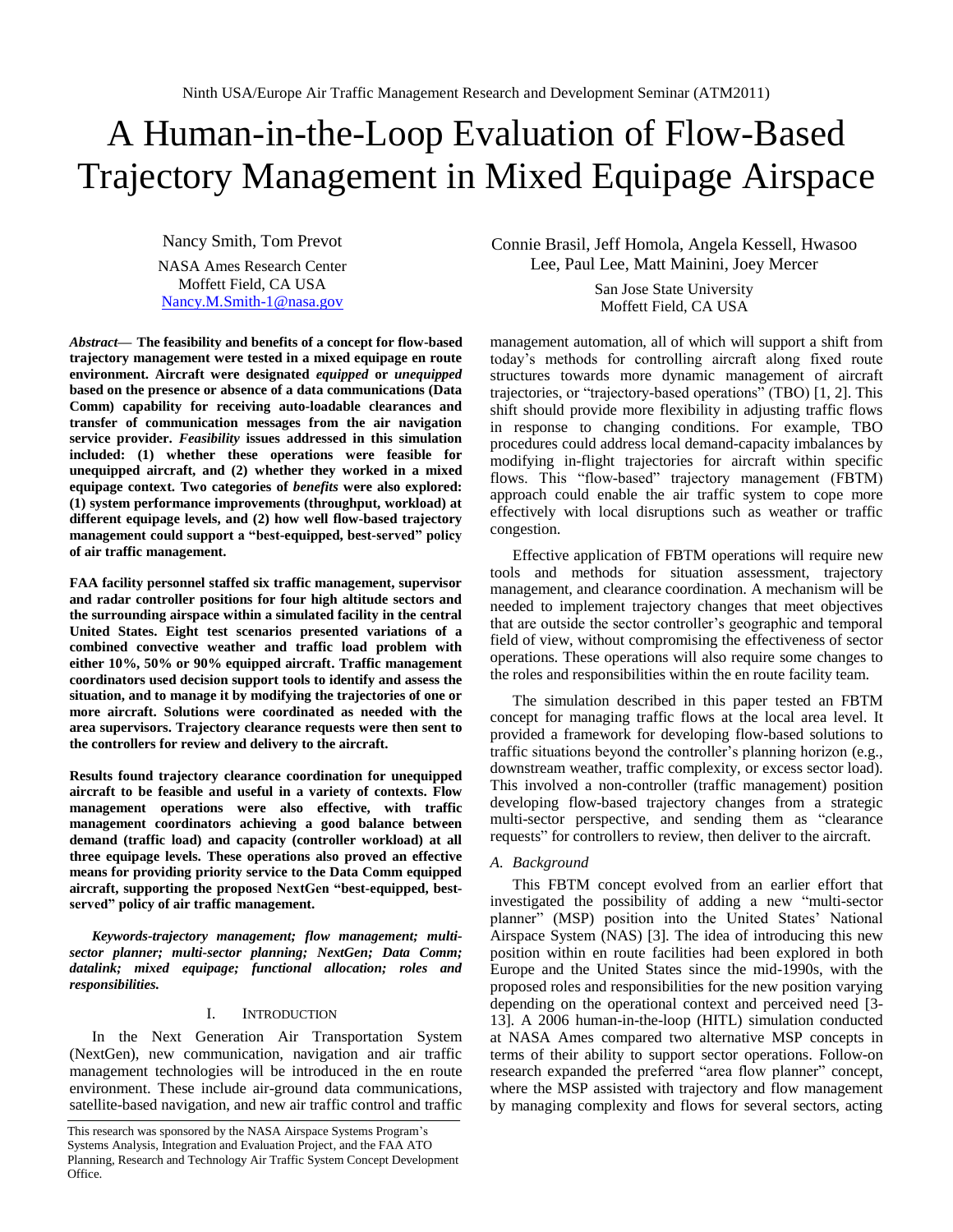within an approximate 20-60 minute planning horizon. Further development efforts clarified the MSP's roles and responsibilities in relation to existing traffic management and air traffic control positions, and a set of automation capabilities were designed to support MSP operations [14-16].

A large scale HITL simulation was conducted in 2009 to test this expanded concept, comparing operational outcomes using the new tools and procedures both with and without the addition of a dedicated MSP position. The study found that multi-sector planning operations were feasible and effective in both conditions as an on-demand resource to assist with local flow management. The idea of performing these operations by existing facility staff members made sense for an on-demand (i.e., not full-time) activity. This suggested shifting the focus from a position-centered multi-sector *planner* concept to a function-centered concept for multi-sector *planning*,*,* and the effort was re-named "flow-based trajectory management" (FBTM) to more accurately describe the concept and avoid confusion with ongoing multi-sector planner researcj [17-21].

## *B. The Current Study*

The 2009 HITL evaluated MSP operations in a full Data Comm environment, where all aircraft were equipped for controller-pilot data communications. Three message types were used in the simulation: altitude and route clearances that pilots could "auto-load" into their flight management system, and a transfer-of-communication message that transferred Data Comm control and provided the next radio frequency when the aircraft crossed a sector boundary. These three messages and their behavior were based on today's FANS-1 systems.

The current study was motivated by the likelihood that high Data Comm equipage levels will not be achieved by the NextGen mid-term, and so it explored the feasibility and benefits of introducing FBTM in a mixed equipage context. Aircraft were designated *equipped* or *unequipped* based on the presence or absence of the Data Comm capabilities described above. Procedures were modified to distribute FBTM responsibilities within a "planning team" comprised of traffic management and area supervisors. Controller and planner tools were adapted for unequipped aircraft and for a mixed equipage environment. Radar associate positions were added for each test sector because of workload increases with unequipped aircraft and mixed equipage operations. Simulation scenarios and procedures were developed to investigate mixed equipage operations with respect to three specific operational objectives:

- local area traffic count and complexity management
- convective weather contingency management
- ability to provide differential service for equipage

The study evaluated both feasibility and benefits of the proposed operations. The feasibility assessment addressed two related questions: (1) are FBTM operations feasible for unequipped aircraft, and (2) are they feasible in a mixed equipage context. Two categories of benefits were explored: (1) system performance improvements associated with FBTM at different equipage levels (e.g., throughput, controller workload), and (2) the possibility of providing service for equipage through FBTM operations.

## *C. Flow-Based Trajectory Management Concept*

Fig. 1 presents the nominal event sequence for using flowbased trajectory management to address a local area problem (e.g., convective weather impact on two local sectors), and illustrates how it is coordinated between traffic management and the operational area teams. As shown in Fig. 1, both area supervisors and traffic management monitor local traffic to identify problems and respond to external requests. When needed, a traffic management coordinator (TMC) can develop a solution by rerouting aircraft, coordinating with area supervisors and others. Depending on the extent of the situation, the traffic management unit (TMU) team may further divide the task. For example, a supervisory TMC (STMC) may act as coordinator, and assign one or more TMCs to develop the actual trajectory reroute clearances. Proposed reroutes are sent as clearance requests to the controller for review, and execution if they are satisfactory. The area supervisor manages



Figure 1. Nominal representation of FBTM operations for local area traffic flow management.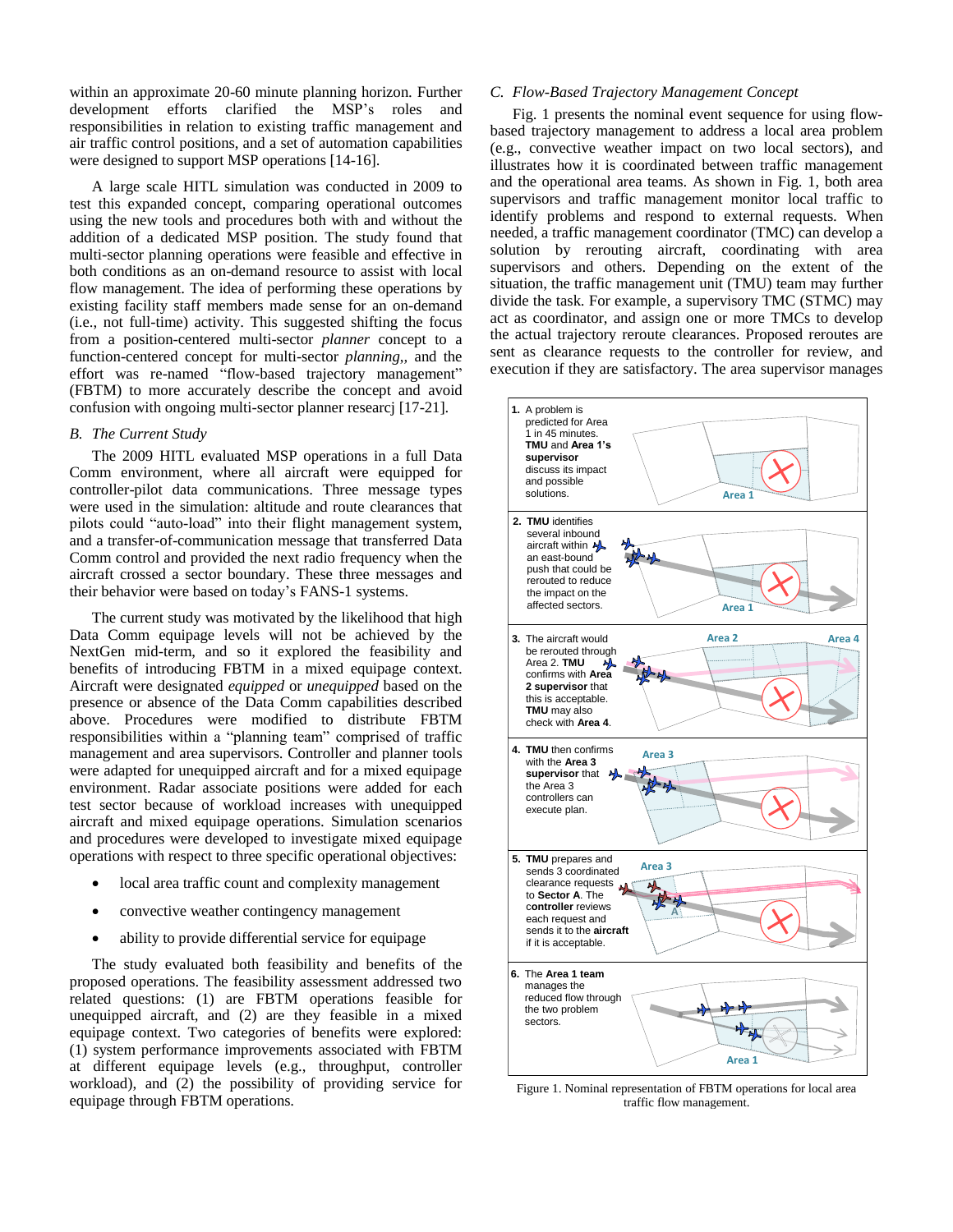plan execution by controllers, and may also use planning tools to develop and coordinate within-area trajectory changes.

Automation tools support FBTM operations in three areas:

- Situation assessment (SA) tools allow traffic management and area supervisors to monitor the traffic situation, identify problems, and assess the local impact of problems and their proposed solutions.
- Multi-trajectory trial planning tools, integrated with the SA tools, support development of solutions using strategic trajectory-change clearances.
- Coordination tools enable plans and clearance requests to be shared using ground-to-ground data exchange automation. These capabilities are integrated with trial planning tools to enable the receiving controllers to quickly evaluate and deliver the requested clearances.

Trajectory clearances are constructed for either Data Comm or voice delivery. Equipped aircraft trajectories may use latitude/longitude defined waypoints, but unequipped aircraft trajectories are restricted to named waypoints that can be communicated by voice. This allows more precise and efficient crafting of equipped aircraft trajectory solutions.

Data Comm support for clearance delivery and automated transfer of communication significantly reduces the controller's per-aircraft workload, thus a strategy that preferentially reroutes unequipped aircraft away from a weather- or complexity-constrained airspace can be an effective technique for sector load management. This strategy can result in fewer aircraft being rerouted overall, and has the added benefit of providing a service to the equipped aircraft in the form of access to constrained airspace. A "best-equipped, best-served" policy has been proposed for NextGen as a means to encourage airline operators to invest in equipage that will benefit the system as a whole [22]. This policy seems well-suited for FBTM, and it is already compatible with FBTM objectives.

The following sections describe the method of the study, including the airspace, tools, and experiment design, followed by the results of operational benefits and feasibility.

#### II. METHOD

#### *A. Participants*

Six FAA supervisory personnel were recruited to act as test participants: one from Southern California TRACON, and the others from five different en route facilities. Two area supervisors who were certified on the radar position worked as radar controllers. An area supervisor and a TRACON STMC with 9 years of prior supervisor experience staffed two supervisor positions. TMU positions were staffed by an STMC and an area supervisor with one year of prior TMC experience. The last two participants alternated roles between runs.

Retired controllers from Oakland Center staffed the remaining controller and traffic management positions. Positions staffed by participants or retired controllers are shown in Fig. 2 and Fig. 3, with participants labeled in white and retired controllers in black. All of the simulated aircraft were flown by simulation-pilots, who are active commercial pilots or students from the Aviation Department at San Jose State University.

#### *B. Airspace*

The simulation airspace included four high altitude test sectors in Kansas City Center (ZKC) and the surrounding airspace (Fig. 2, 3). Test sectors were divided into two areas: ZKC-North (sectors 94 and 98) and ZKC-South (sectors 29 and 90). The ZKC traffic management team coordinated with the surrounding facilities and managed inbound and outbound flows to address problems within ZKC and the adjacent facilities. The altitude floor of the simulation airspace was FL290.

The supervisory and traffic management positions, collectively comprising the planning team, are shown in Fig. 2. The ZKC traffic management team included two TMCs and one STMC. ZKC-North and ZKC-South each had an area supervisor and shared a "supervisor's assistant."

Controller positions are shown in Fig. 3. Test sectors were staffed by a 2-person team consisting of a radar controller (R-Side) and a radar associate (D-Side). One TMC and three controllers managed the ghost airspace.

## *C. Experiment Design*

The experimental test scenarios combined 2 convective



Figure 2. "Planning" positions: traffic management (STMC and TMC) and area supervisors (Sup-N, Sup-S and "supervisor assistant" (sa)).



Figure 3. R-side and D-side Controller positions.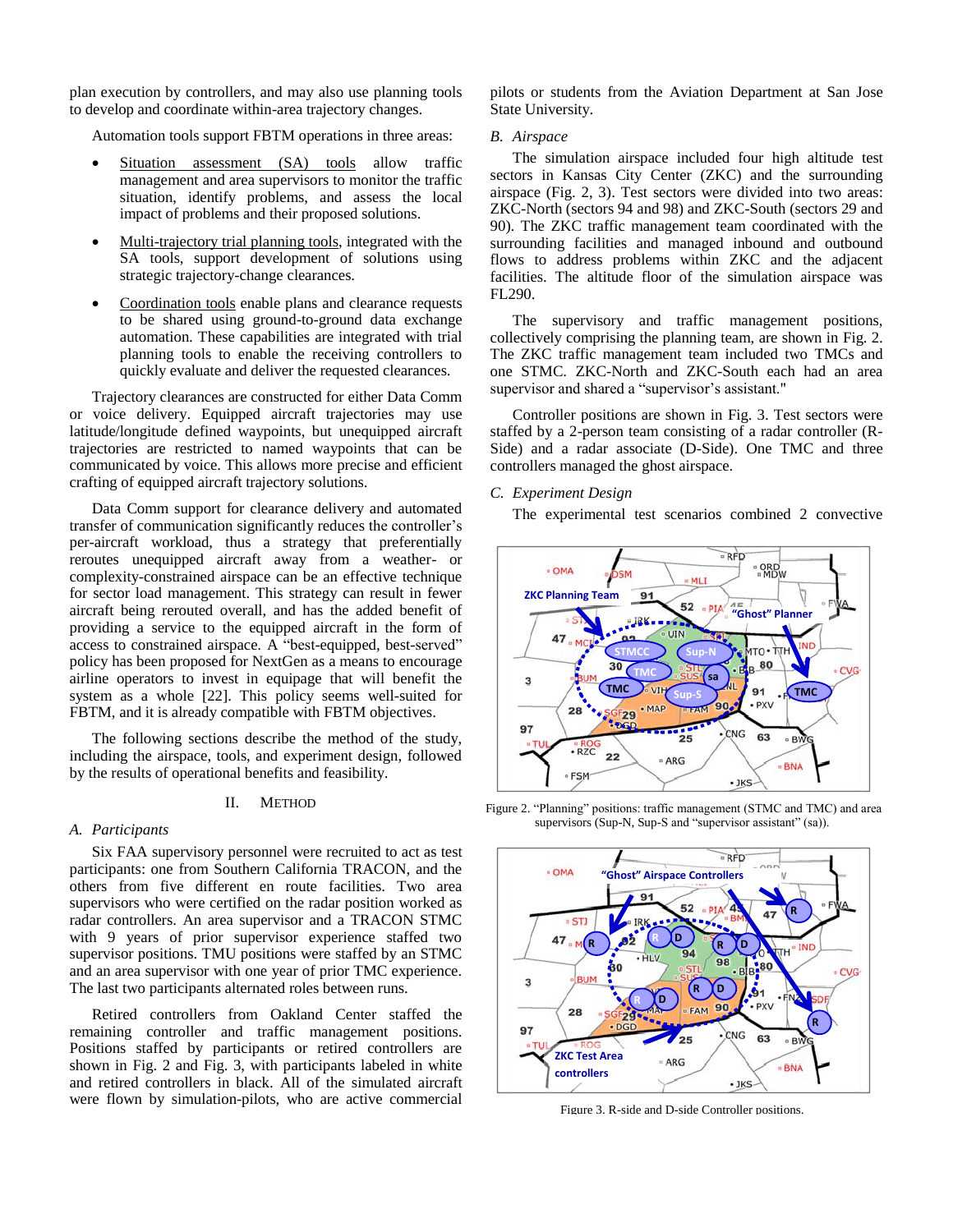weather patterns (W1 and W2), 2 traffic patterns (Traffic Set 1 and Traffic Set 2), and 2 scenario variants (A and B), for a total of 8 unique traffic - weather combinations (Table 1).

Weather patterns W1 and W2 included convective weather within the ZKC test sectors and in the upstream or downstream ghost airspace (Chicago or Indianapolis Centers). Traffic Sets 1 and 2 were designed to present different traffic configurations that included interacting traffic flows, and some periods of excessive sector complexity, with similar traffic volumes. Each set also saw a different ratio of (Data Comm) equipped to unequipped aircraft in the test sectors, with Set 2 presenting an approximate 50/50 mix, and Set 1 an unequal mix with an approximate 10/90 between-category ratio. Scenario variants A and B swapped aircraft equipage assignments within a given traffic set: the equipped aircraft in variant A became the unequipped aircraft in variant B, and vice versa. Combining traffic sets with scenario variants resulted in three different equipage levels, with 10%, 50% or 90% equipped aircraft.

With the exception of equipage assignment, aircraft attributes within each of the paired A-B sets (1A and 1B, 2A and 2B) were identical. Swapping equipage assignments presented markedly different problems for the planning team however, since their strategies for handling equipped and unequipped aircraft were different. Swapping equipage for Traffic Set 1, the 10/90 mix, resulted in two different equipage levels, and allowed investigation of the impact of high vs. low equipage levels on feasibility and performance. Swapping equipage within Traffic Set 2 enabled analysis of service for equipage outcomes, since the equipage level remained the same but each aircraft's equipage assignment was changed.

## *D. Simulation Environment*

The simulation was conducted in the Airspace Operations Laboratory (AOL) at NASA Ames Research Center [21]. FBTM (MSP) tools and procedures that were developed for the 2009 simulation were modified for the 2010 mixed equipage simulation in two areas:

- Planning team and controller tools were adapted for unequipped aircraft and mixed equipage traffic.
- Controller tools and procedures were modified so that a radar associate could assist with sector operations.

#### *1) FBTM Tools for Mixed Equipage Operations*

Automation on the planning workstations included decision support tools for situation assessment, trial planning and ground-to-ground coordination (Fig. 4). The FBTM tool set is described below, with a focus on enhancements that were made to support mixed equipage operations.

*Situation assessment tools.* A Traffic Situation Display (TSD) showed current traffic, with color-coded flows and an

TABLE I. 8 TRAFFIC + WEATHER COMBINATIONS

|                |        | Traffic Set 1: 10/90 Mix |        | Traffic Set 2: 50/50 Mix |  |  |
|----------------|--------|--------------------------|--------|--------------------------|--|--|
|                | 10% EO | 90% EO                   | 50% EO | 50% EO                   |  |  |
| W1             | A      | 1 B                      | 2Α     | 2B                       |  |  |
| W <sub>2</sub> |        | B                        | 'А     | 2B                       |  |  |



Figure 4. FBTM Planning Tools

animated weather loop depicting recent and projected weather. A weather penetration probe identified aircraft that were predicted to penetrate convective weather at three intensity levels. An interactive radar display showed an FBTM view of current traffic, and a set of dynamic, interactive filters enabled the planner to highlight data blocks for subsets of this traffic. These filters allowed sets of aircraft to be identified by flight level, departure or arrival airport, waypoint, equipage type or predicted weather penetration.

The planner station also had an interactive sector load table and load graphs (Fig. 5). The load table displayed predicted values for individual sectors (complexity, aircraft count, weather penetration events and other measures) in 15 minute increments. The load graphs showed predicted sector values in 1-minute increments. These displays could be used to actively filter the presentation on the DSR display. Clicking on a load table entry or time slice in the load graph highlighted the set of aircraft that contributed to that value. The complexity values were calculated by weighting and combining key workload contributors in this environment, such as aircraft equipage, aircraft count, number of weather-penetrating aircraft, and the sector size. In the mixed equipage environment with convective weather, the raw aircraft count did not properly represent the

| <b>MEACS Load Table Window</b><br>Sector |    |    |    |    |                                 |                |                 |      |      |      |      |
|------------------------------------------|----|----|----|----|---------------------------------|----------------|-----------------|------|------|------|------|
| ZKC_29                                   | 26 | 21 | 20 | 22 | 19                              | 17             |                 |      |      |      |      |
| ZKC_98                                   | 21 | 21 | 16 | 15 | 9                               | $\overline{3}$ |                 |      |      |      |      |
|                                          |    |    |    |    | <b>PLACS Load Graph Window</b>  |                |                 |      |      |      | d d  |
| ZKC_90                                   | 23 | 20 | 30 | 29 | ZKC 94                          |                | $\mathbf{v}$ 24 |      |      |      |      |
| ZKC_94                                   | 25 | 23 | 22 | 27 | W.<br>10"                       |                |                 |      |      |      |      |
|                                          | 29 |    |    | 9  |                                 | 1930           | 1945            | 2000 | 2015 | 2030 | 2045 |
| ZKC_92                                   |    | 24 | 13 |    | ZNC_30                          |                | $-1\times$      |      |      |      |      |
| ZKC_30                                   | 26 | 23 | 20 | 17 | w<br>$\boldsymbol{\mathcal{R}}$ |                |                 |      |      |      |      |
| ZKC_28                                   | 23 | 19 | 18 | 15 |                                 | 1930           | 1945            | 2000 | 2015 | 2030 | 2045 |
|                                          |    |    |    |    |                                 |                |                 |      |      |      |      |

Figure 5. Sector Load Table (left), and Sector Load Graphs (right)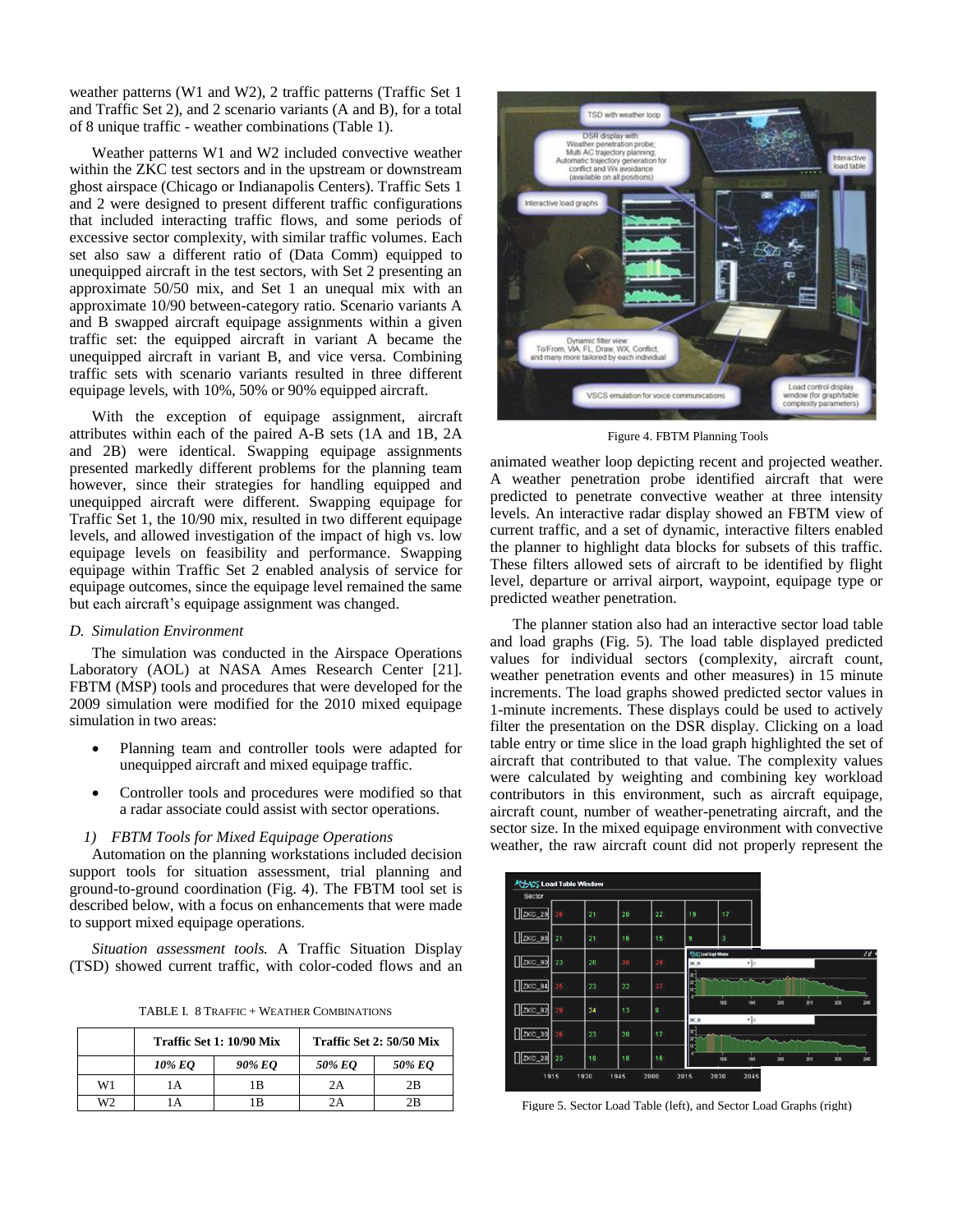associated controller workload. Therefore participants used the complexity values instead as a "modified aircraft count."

*Multi-aircraft trial planning tools*. The planning station also had multi-trajectory trial planning automation that supported the development of clearances and trajectory changes for one or several aircraft at a time. Filters could be used to highlight aircraft of interest. Routes could be developed using a trial planning tool that graphically generated routes to meet flow management objectives, e.g., weather avoidance, sector load redistribution, or complexity reduction.

Trajectories for Data Comm equipped aircraft were constructed by graphically creating user-defined waypoints at precise locations using lat/long coordinates. A new function was added to support the development of trajectory clearances suitable for the unequipped aircraft. This "snap-to" function found a named waypoint close to the desired trajectory change point, and then used that waypoint to construct a modified route that could be issued as a voice clearance.

*Ground-to-ground coordination.* Plan coordination and clearance requests were accomplished using radio and digital ground-to-ground data exchange. Ground-to-ground data exchange functionality was integrated such that a coordinated plan could send one or multiple trajectory trial plans to senderspecified TMCs or area supervisors for review and discussion. Proposed clearance requests could then be sent from the planning station to the sector that currently controlled that aircraft for the controller to review and execute.

## *2) Controller Tools for Mixed Equipage Operations*

The controller station (Fig. 6) combined a current radar controller's DSR display with additional automation tools that have been prototyped in the AOL simulation environment. The clearance request function was fully integrated with the controller's trial planning, conflict probe, and Data Comm automation, all of which supported the sender in developing acceptable clearances, and the receiver in quickly evaluating their operational suitability and issuing the requested clearance. This functional integration was critical to the operational feasibility of FBTM operations. A controller D-Side station that had the same automation tools as the R-Side was also used in this simulation. Some D and R behaviors could be selectively coupled between stations (e.g., data block movement). The configuration of the stations and the role of the radar associate were decided by the radar controller.

*Ground-to-ground coordination in a mixed equipage environment.* Elements of the controller's tools were modified to support mixed equipage operations, including equipagebased flight data block differences (color, symbols, and content) and features of the trial plan and clearance request interface (Fig. 7). Flight data blocks for equipped and unequipped aircraft were assigned different colors to facilitate quick recognition of aircraft equipage type. In order to support TBO for both equipped and unequipped aircraft, controllers were asked to try to keep unequipped aircraft on assigned trajectories rather than using vectors for lateral clearances. The target symbols were enlarged to a large chevron when an aircraft was out of conformance with its assigned trajectory, or "free-track", which assisted controllers in monitoring aircraft status during this period.



Figure 6. Controller station

Fig. 7 (top) illustrates the clearance requests that were received by the controller for an equipped aircraft (right) and an unequipped aircraft (left). Incoming requests were indicated by a pink box around the trial plan portal (arrow symbol). The controller clicked on the portal to show the pink trajectory for the request. Trajectory clearances for equipped aircraft were defined with lat/long coordinates, while unequipped aircraft trajectories used named waypoints, with new waypoints shown in the fourth line of the full data block.

If the controller approved the request, he or she issued the clearance to the aircraft. Equipped aircraft clearances could be sent to the aircraft and entered into the ATC computer system at the same time using the "UC" command in the Communication fly-out menu. Clearances were issued to unequipped aircraft by voice, and the route was amended in the ATC computer with the "QC" command (Fig. 7 bottom).

Some of these capabilities – conflict resolution advisories, route and altitude trial planning, Data Comm, R and D stations with similar functionality – are present in today's operational systems, or will be available in planned system upgrades.



Figure 7. Pink coordinated clearances and Communication Fly-out Menu: unequipped aircraft (left), equipped aircraft (right)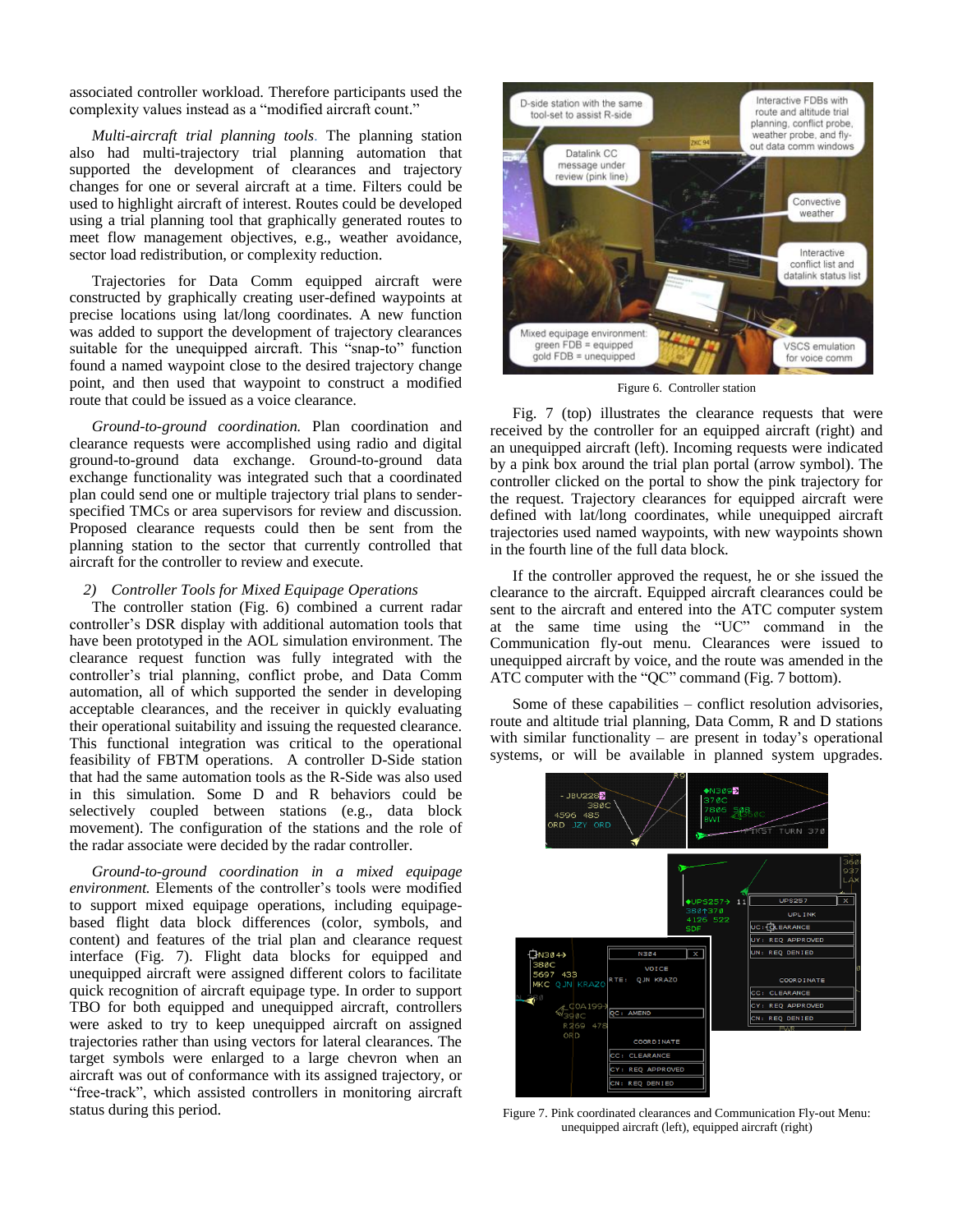Others, such as trajectory-based weather probes and resolution advisories, color-coded data blocks, integrated automation for ground-to-ground trajectory clearance request coordination – are either not planned, or are in early development [23].

## *E. Experimental Procedures*

The study consisted of one day of concept briefing and training, followed by two days of data collection. In order to minimize training time, participants were sought who were familiar with the tools from earlier AOL simulations. Data collection runs began at the end of the first day and continued until the afternoon of the third day, followed by questionnaires and a debrief discussion.

The two ZKC areas (North and South) and the ZKC TMU were situated in three separate rooms. Pseudo-pilots and ghost positions were located in a fourth room. The two ZKC TMU participants alternated between STMC and TMC positions between consecutive runs. All other positions (supervisors North and South; radar controllers for sectors 29 and 94) worked the same positions throughout the simulation.

Each run began with a traffic management teleconference between the ZKC TMU, Command Center, and adjacent facilities. A confederate acting as a Command Center representative led a discussion about the status of current playbook routes, convective weather and other concerns, and provided a high level plan for modifying traffic flows to deal with the current situation. The STMC then organized the response within ZKC. The TMCs' activities were coordinated by assigning each a subset of the traffic problem: e.g., internal or external weather avoidance, northern or southern flows, different altitude strata. The STMC also briefed the area supervisors about the plan, including particular reroutes that their controllers might be asked to implement.

TMCs developed specific reroutes to accomplish their assigned tasks and to maintain sector complexity at manageable levels. Local problems were solved by developing reroutes that could occur within the test sectors or in the upstream ghost airspace. Downstream problems in a different facility might also involve rerouting aircraft in the test sectors. TMCs were told to move the unequipped aircraft first to provide better service to the equipped aircraft, but they could vary their responses based on the traffic situation.

The STMC monitored task execution, airspace status, and occasionally visited the operational area to insure that the plan was working out. The area supervisor briefed his controllers about what to expect, monitored their task load and the developing situation, and kept the TMU informed as needed about the area status. Finally, the radar controller determined the within-sector distribution of tasks with his D-Side, a split that might vary with weather and equipage level. The R-side and D-side worked side-by-side to closely collaborate on sector management. Controllers were instructed to provide better service to the equipped aircraft *when able,* by keeping equipped aircraft on their trajectories and rerouting the unequipped aircraft, particularly when solving "mixed equipage" conflicts.

#### III. RESULTS

Simulation results were analyzed for *benefits* in terms of system efficiency (test sector throughput), flight efficiency (flight distance), and service to equipped aircraft (higher throughput, shorter routes). *Feasibility* metrics included usage and outcome of clearance requests, workload, operational acceptability, and participant feedback on tools and procedures.

## *A. Test Sector Throughput*

Sector throughput was defined as the number of unique aircraft that were observed in a test sector during each 60 minute run. Although the scripted test sector throughput was the same for paired sets of runs (1A and 1B; 2A and 2B), and similar by design between Traffic Set 1 and Traffic Set 2, observed throughput varied as the planning team routed aircraft around the test airspace to manage sector load and complexity.

Observed changes in mean test sector throughput as a function of equipage level are shown in Fig. 8. Total sector throughput increased when more aircraft were equipped. A one-way ANOVA performed on the mean sector throughput for the four ZKC test sectors revealed a significant difference by condition  $(F(2,5) = 45.93, p < 0.01)$ , and post hoc tests revealed that mean sector throughput in the 10% equipage condition was significantly lower than in either the 50% or the 90% conditions (Tukey's HSD p < 0.05). The observed difference between the 50% and 90% conditions did not reach significance (Tukey's HSD  $p > 0.05$ ).

Summed across all eight scenarios, exactly the same number of equipped and unequipped aircraft were scripted to pass through the test airspace. Observed differences can be attributed to selective rerouting by the planning team. The cumulative throughput of the four test sectors was significantly higher for equipped than for unequipped aircraft ( $\chi$ 21 = 17.24, p < 0.001). Combined across all eight runs, 250 more equipped than unequipped aircraft flew through the test sectors (Fig. 9).

## *B. Flight Distance*

The lateral path length difference between an aircraft's scripted trajectory and its actual flown trajectory was used as a measure of user efficiency. Mean path length differences were computed for all aircraft that flew in the simulation at FL290 and above. Most aircraft in the simulation saw no change in path length (observed changes less than 1 nmi), while path length was increased for 21% and reduced for 9% of flights. Averaged over all aircraft, path length was increased, with the average per-aircraft increase greater for unequipped aircraft



Figure 8. Average sector throughput per run, by equipage level.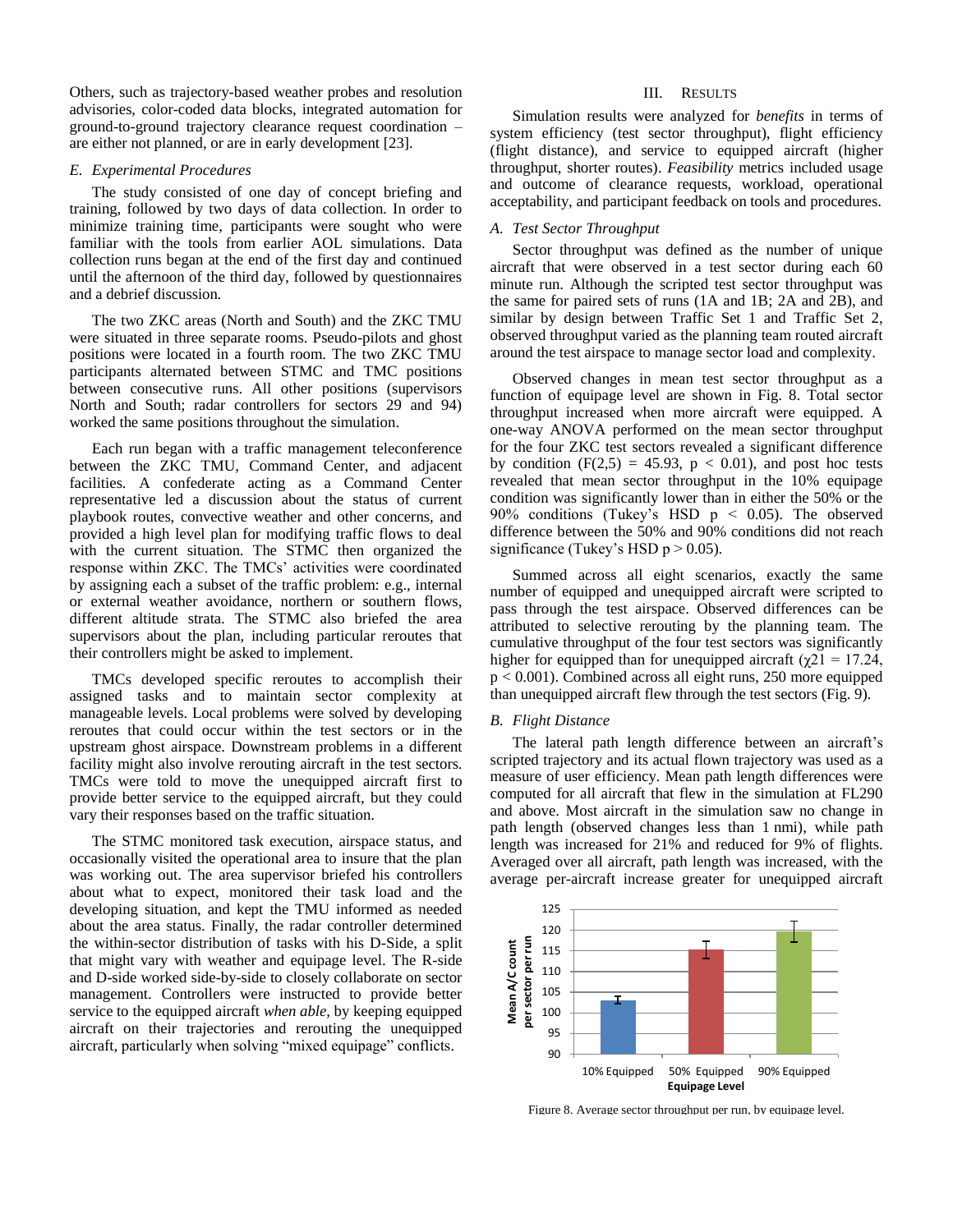

Figure 9. Cumulative throughput across all test sectors and all runs, by equipage type.

than for equipped aircraft ( $M_{\text{unequipped}} = 1.91 \text{ nmi}$ ;  $M_{\text{equipped}} =$ 0.69nmi; F(1,7963) = 22.09,  $p < 0.001$ ). This difference was consistent with the hypotheses that the equipped aircraft received priority service (i.e. shorter flight distance) and that more unequipped aircraft were routed away from the congested airspace.

A comparison of mean path length changes for aircraft that transited the test sectors showed a similar advantage for equipped aircraft across all equipage levels (Fig. 10). A repeated measures ANOVA with the within-run variable "equipage type" (unequipped or equipped) and the between-run variable "equipage level" (10%, 50%, or 90%) confirmed a main effect of equipage type  $(F(1,5) = 7.16, p < 0.05)$ , but no main or interaction effects of equipage level ( $F(2,5) = 0.02$ , p > 0.05 and  $F(2,5) = 0.00$ ,  $p > 0.05$ ), suggesting that the equipped aircraft advantage is independent of equipage level.

*Path length changes inside and outside test sectors.*  Reroutes outside the test sectors could only have been initiated by the planners, while aircraft that entered the test sectors might have been rerouted by either controller or planner actions. An examination of these two categories of aircraft was used to provide insight into the impact of planners vs. controllers on the path length of rerouted aircraft.

Aircraft were first sorted into two sets: those that transited the test sectors and those that did not. Aircraft within each set were further sorted according to whether their path length was increased, decreased or unchanged, and the mean increases or decreases were calculated for equipped and unequipped aircraft. Results are shown in Table II, along with the ratio of unequipped to equipped changes.



aircraft by equipage level, for aircraft that transited the test airspace.

TABLE II. MEAN PATH LENGTH INCREASE OR DECREASE, FOR AIRCRAFT WITH CHANGE MAGNITUDE GREATER THAN 1 NAUTICAL MILE

|       | aircraft that transited<br>test airspace |                     |                        |                     | aircraft that did not transit<br>test airspace |                        |  |
|-------|------------------------------------------|---------------------|------------------------|---------------------|------------------------------------------------|------------------------|--|
|       | mean<br>decrease (n)                     | mean<br>increase(n) | (no<br><i>change</i> ) | mean<br>decrease(n) | mean<br>increase (n)                           | (no<br><i>change</i> ) |  |
| uneq. | $-12.4(185)$                             | 18.8 (344)          | (647)                  | $-16.5(205)$        | 21 (328)                                       | (2341)                 |  |
| eq.   | $-10.7(182)$                             | 10.9 (387)          | (572)                  | $-14(172)$          | 12.3(234)                                      | (2364)                 |  |
| ratio | 1.16                                     | 1.72                |                        | 1.18                | 1.71                                           |                        |  |

When comparing the mean values for the aircraft that did and did not pass through the test sectors, three things stand out:

- Path length increases of *unequipped* aircraft were approximately 70% longer than those of *equipped* aircraft both inside and outside of the test airspace. This suggests that the planners were primarily responsible for the between-equipage path differences in both sets, and that the controllers main impact was to maintain the shorter reroutes for the equipped aircraft as they flew through the test airspace.
- Unequipped aircraft path length decreases were approximately 17% greater (i.e., saw greater reduction) than equipped aircraft decreases for both sets. One explanation for this would be that the adjustments for equipped aircraft could be more precisely crafted using lat/long waypoints closer to the original route, with the cruder resolutions for unequipped aircraft sometimes resulting in a shorter flight path that deviated further from the original route.
- Flight path changes for all categories in Table II were smaller for aircraft that flew through the test sectors. This is probably because more drastic maneuvers were needed to route aircraft completely out of the test sectors.

## *C. Maneuvered Aircraft Type in Conflict Resolution*

Radar controllers and associates were asked to give priority service, when able, to equipped aircraft in mixed equipage conflicts by maneuvering the unequipped aircraft and leaving the equipped aircraft on their trajectories. In the vast majority of cases (108 out of 132) the test controllers' resolution maneuvers conformed with this guideline and moved the unequipped aircraft. Most of the cases where the controller chose to move the equipped aircraft occurred when the unequipped aircraft was either off the radar scope or not "owned" by the controller resolving the conflict, or when the equipped aircraft was changing or about to change altitude.

A repeated measures ANOVA using within-run variable of maneuvered aircraft equipage type (unequipped or equipped) and between-run variable of airspace equipage level (10%, 50%, or 90%) revealed main effects of both equipage type and equipage level (F(1,5) = 22.13, p < 0.01 and F(2,5) = 58.79, p < 0.001, respectively), which were qualified by a significant equipage type by equipage level interaction  $(F(2,5) = 10.08,$  $p < 0.05$ ). An inspection of the means revealed that unequipped aircraft were moved more often than equipped aircraft. This Figure 10. Mean path length change (final – original path length) per difference was more pronounced with 50% equipage (Fig. 11).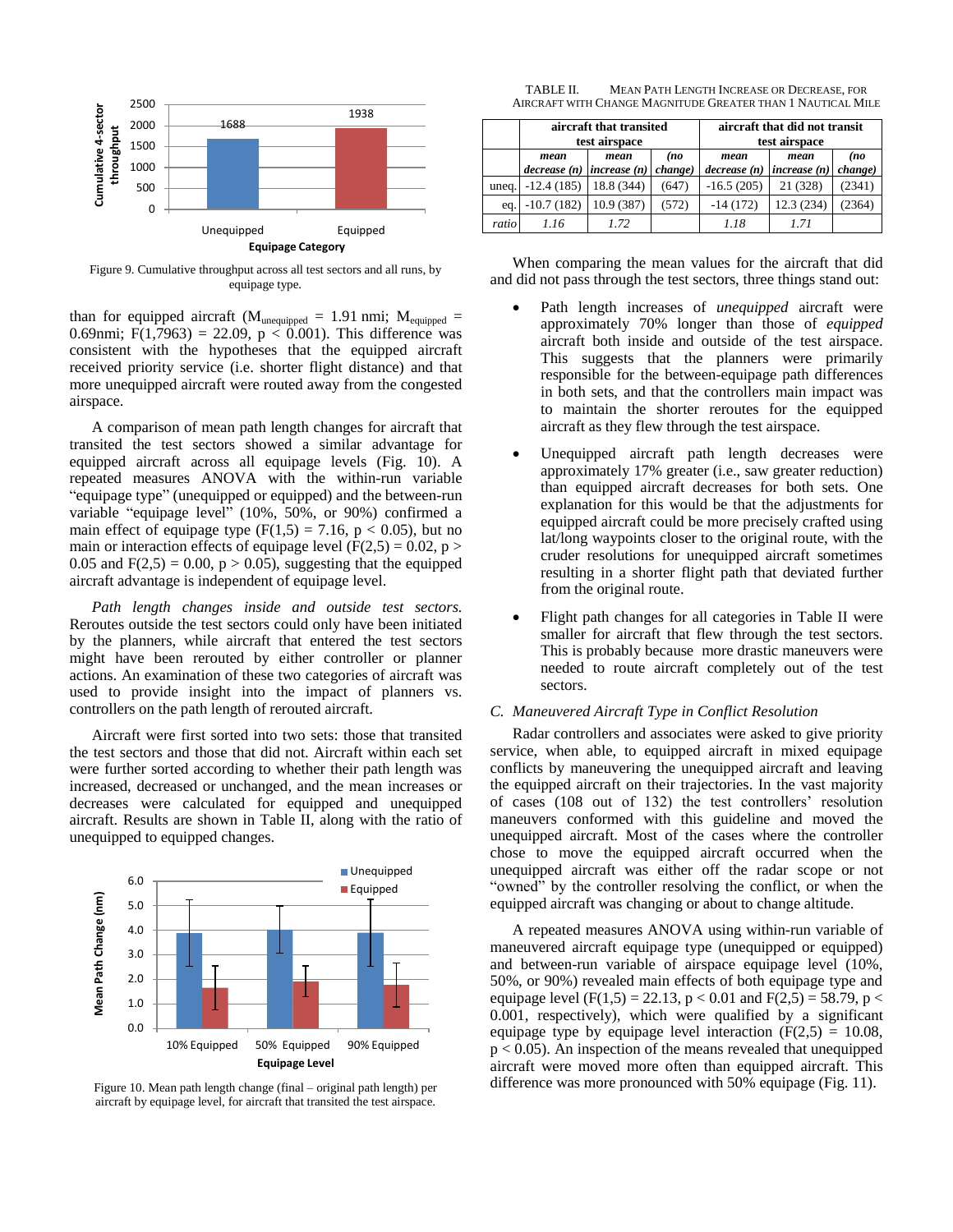

Figure 11. Mean number of unequipped and equipped aircraft maneuvered to resolve mixed equipage conflicts, per run.

#### *D. Clearance Requests*

A total of 1595 clearance requests were recorded across all 8 runs: 625 sent from a ZKC TMC or area supervisor, 235 from a ZKC test sector, and 735 from the Ghost TMC. 229 of these requests were sent to one of the four test sectors, and 1366 to the ghost airspace (Table III).

There were nearly twice as many requests sent for unequipped aircraft as there were for equipped aircraft  $(T_{unequipped} = 1026, T_{equipped} = 569)$ , reflecting the planners' strategy for preferentially moving unequipped aircraft. This high number also indicates that participants found the tools satisfactory for planning trajectory modifications for unequipped aircraft.

Most clearance requests received by the ghost sectors were sent from a planning station (1297 out of 1366). Most requests received by test sector controllers were sent by another controller (166 out of 229), either for within-sector (D to R) coordination of trajectory clearances for unequipped aircraft, or for between-sector coordination of conflict resolution or weather avoidance maneuvers. Unlike planners, controllers had other options for within and between sector clearance coordination, so their use of this function, particularly for within-sector coordination, suggests that they found it both useful and usable.

Controllers accepted 218 of the 229 clearance requests that were sent to the test sectors. 10 requests were rejected, and 1 (sent shortly before the end of a run) was ignored. Nine of the rejected requests were sent by the associate to his/her own radar controller. These were canceled by R-side and D-side controllers, either because the problem went away or because he or she wanted to use a different clearance.

#### *E. Workload*

Instantaneous workload ratings, on a scale from 1 (lowest) to 6 (highest), were recorded every five minutes throughout each run. Workload was obtained from all test positions.

The mean workload for radar controllers and radar associates decreased as equipage level increased (Fig. 12). A repeated measures ANOVA confirmed a significant difference between conditions ( $F(2,14) = 12.91$ ,  $p < 0.01$ ) and follow-up planned contrast tests revealed mean workload was significantly lower in the 50% condition than in the 10% condition, and significantly lower in the 90% condition than in

TABLE III. NUMBER OF REQUESTS SENT TO TEST SECTORS AND GHOST SECTORS, BY EQUIPAGE TYPE.

| <b>Recipient</b> | Unequipped | Equipped | <b>Total</b> |  |
|------------------|------------|----------|--------------|--|
| ZKC test sector  | 202        | 27       | 229          |  |
| Ghost sector     | 824        | 542      | 1366         |  |
| TOTAL.           | 726        | 569      | 1595         |  |

the 50% condition (F(1,7) = 6.04 and 17.16, p < 0.05 and 0.01, respectively).

Mean workload of area supervisors and the three ZKC TMU participants was lower in the 90% condition, but did not differ between the 10 and 50% conditions. A repeated measures ANOVA revealed a significant difference between conditions  $(F(2,8) = 21.84, p < 0.01)$  and follow-up planned contrast tests revealed that workload was significantly lower in the 90% condition than in the 50% condition, but did not differ between the 50 and 10% conditions ( $F(1,4) = 31.36$  and 0.02, p  $< 0.01$  and  $> 0.05$ , respectively).

After each run, each of the six participants responded to a modified version of the NASA-Task Load Index (NASA-TLX), rating each of the six factors, (performance success, effort, frustration, and mental, physical, and temporal demand) based on their peak workload during the run [24]. Each factor was rated on a seven point scale ranging from very low to very high. Average ratings were computed for each positionequipage level combination. These followed the same pattern as the workload data, with the 10% and 50% conditions tending to be more similar to each other than to the 90% condition.

One TLX sub-factor, "frustration," was consistently higher across all positions in the 50% runs. In post-run questionnaires participants also reported experiencing more confusion during the 50% runs. R-side and D-side controllers also reported task coordination to be somewhat more difficult at 50% equipage.

#### *F. Operational Acceptability*

Participants completed a modified version of the Controller Acceptance Rating Scale (CARS) [25]. Phraseology was adapted for the planner and controller positions. After each run, the CARS questionnaire was presented by computer, with answers to the following questions leading conditionally to either the subsequent question or a choice of rating statements:

1) "Were the [radar controller] operations safe and manageable?" (if "no" rating  $= 1$ )



Figure 12. Mean workload rating per position and equipage level.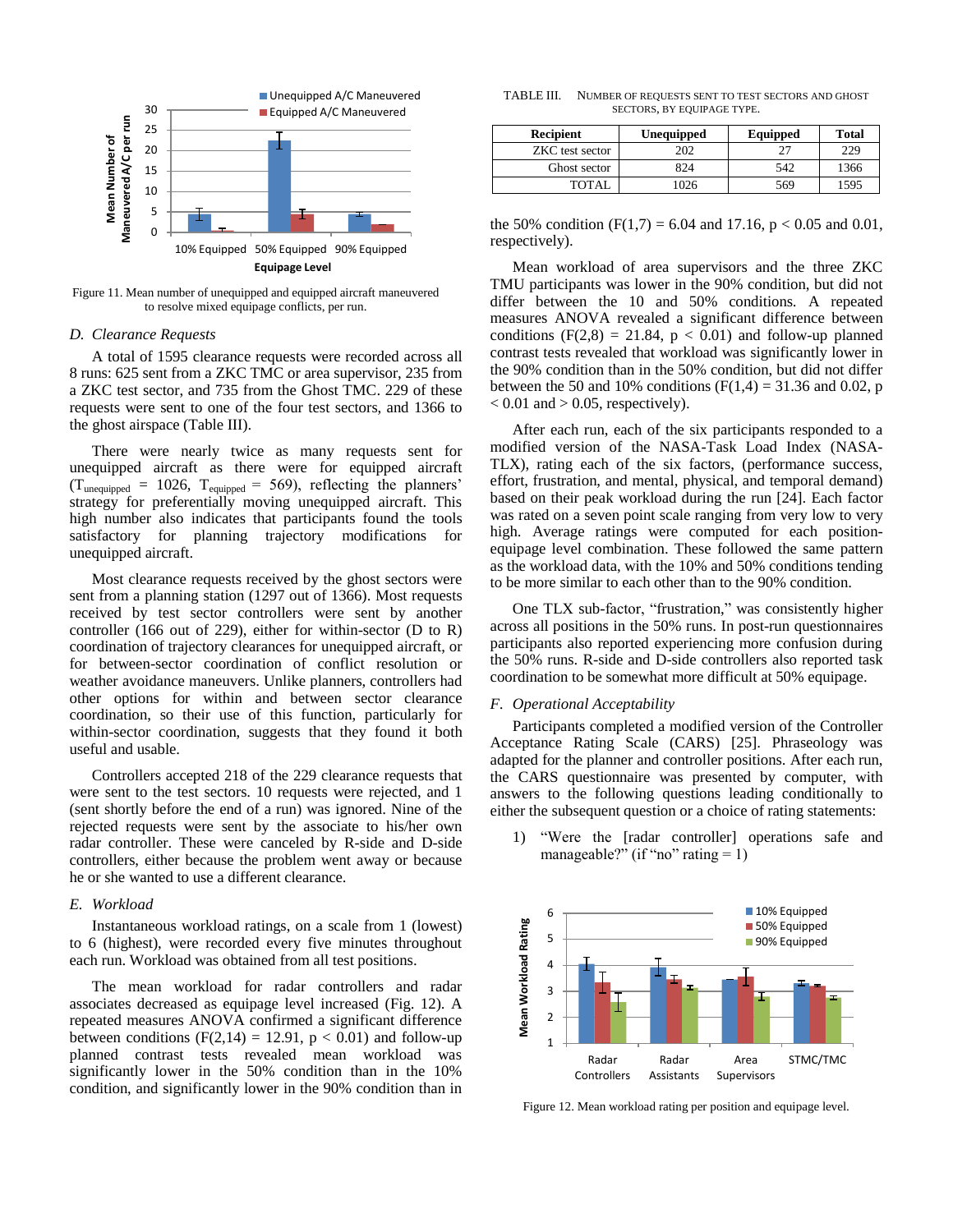- 2) "Was adequate performance attainable with tolerable workload?" (if "no" choose from rating statements 2-4)
- 3) "Were operations satisfactory without improvement [Was the radar controller's role satisfactory]?" (if "no" choose from rating statements 5-7, if "yes" indicate effectiveness / desirability from 8-10)

Most of the eight runs received high scores from all participants, with 41 out of the 48 CARS data points clustered in the 8-10 range. All of the lower ratings were distributed between the 10% and 50% runs, with the 10% equipage level receiving a rating of "4" from one controller and one TMC, and one "6" from a supervisor; and the 50% equipage level receiving a "2" rating from one controller and a "6" and two "7s" from area supervisors. When asked to explain, participants attributed their low post-run ratings to excessive workload or complexity associated with convective weather, traffic volume, or the number of unequipped aircraft. Mixed equipage and service for equipage operations did not appear to be contributing factors.

## *G. Participant Feedback*

# *1) Tools*

Usage data suggest the prototype tools were effective and satisfactory for mixed equipage operations. Both TMCs and controllers developed the majority of their coordinated clearances for unequipped aircraft, and the vast majority of these were accepted and executed via voice by controllers.

Subjective feedback from post-simulation questionnaires and a debrief discussion confirmed this observation. When asked to rate the usefulness and usability of simulation tools, TMCs and supervisors gave generally high ratings to solution planning, situation awareness and coordination tools. Controllers also rated the trial planning and coordination tools highly. However, both TMCs and controllers reported that the sparse distribution of named waypoints made it difficult to construct efficient routes for unequipped aircraft [17, 23].

# *2) Service for Equipage in Flow Planning Operations*

Area supervisors and traffic management coordinators reported that, whether moving traffic for sector load or weather, they were able to provide better service to the equipped aircraft across all equipage levels. They did this by rerouting unequipped aircraft first and allowing equipped aircraft to fly their original, or close to their original, trajectory. For weather, that meant unequipped aircraft were rerouted and equipped aircraft were allowed to just "skirt" the weather. One supervisor commented that the service for equipage policy was a "win-win," since moving an unequipped aircraft out of a sector lightens that sector controller's workload more than moving an equipped aircraft, and at the same time rewards equipped aircraft with better service. Traffic management coordinators indicated that a strategy of focusing on the unequipped aircraft, and leaving the equipped aircraft untouched helped them resist the inclination to move the equipped first simply because it was operationally easier to do so. When able, the TMU left it to the controller to move an equipped aircraft, if necessary.

TMCs also pointed out that the varying equipage levels did not change their general strategy for providing better service to equipped aircraft. They said that if they noticed a sector "going red" (i.e., about to exceed its maximum aircraft count), they would "let it ride," if it was equipped aircraft pushing it over the limit, since these were "not a big deal" for controllers.

# *3) Service for Equipage in Sector Operations*

Across equipage levels, controllers responded that they gave equipped aircraft priority access to constrained airspace, and made unequipped aircraft yield to equipped aircraft in mixed equipage conflicts. In a post-simulation questionnaire, the difficulty of these two tasks was rated 2 or less for all three equipage levels on a 1 ("not at all") to 7 ("very difficult") scale. However some participants questioned whether it was necessary or suitable for controllers to favor equipped aircraft, particularly since the FBTM operations were so effective.

# IV. DISCUSSION

*Feasibility.* Overall, results suggested that FBTM operations were feasible in a mixed equipage environment and that the tools were effective with both equipped and unequipped aircraft. Using the FBTM tools, traffic management coordinators were able to effectively balance throughput with complexity and task load at each equipage level. Also across equipage levels, mean reported task load and workload remained tolerable, and operational acceptability was reported to be satisfactory. Although reported frustration was comparatively higher at the 50% equipage level, the 50% mix was still reported to be workable based on both the ratings and participant feedback. On a more tactical level, controllers also found the trajectory tools useful and effective for trial planning and coordinating clearances for both equipage categories within their own sector team and with other sectors.

*Benefits*. Benefits were observed both in terms of system performance and operational support for a "best-equipped, best-served" approach to traffic management and air traffic control. As equipage level increased, throughput increased, even as controller workload decreased. FBTM operations effectively supported priority service for equipped aircraft. When flow adjustments were needed, more equipped than unequipped aircraft transited the test airspace, and unequipped aircraft received a greater increase in flight path length.

*Roles and Responsibilities*. Other operational procedures established throughout the simulation suggested that the bulk of area flow planning – trial planning and clearance coordination – can be effectively carried out from the TMU with operational area supervisors performing these functions far less often. Task division within the TMU can vary depending on the situation: the STMC divided flow management responsibilities between TMCs based on altitude strata, geographic area, or airspace problem (e.g., weather constraint or traffic volume). Other than voice communication with aircraft, which was always performed by the radar controller, the division of tasks and responsibilities between radar controllers and associates varied by sector team and by equipage level.

*Service for Equipage.* The procedures and tools designed to support a "best-equipped, best-served" policy within FBTM and controller operations were both feasible and effective. Planners and controllers agreed that this was a suitable objective for traffic management and one that could be very